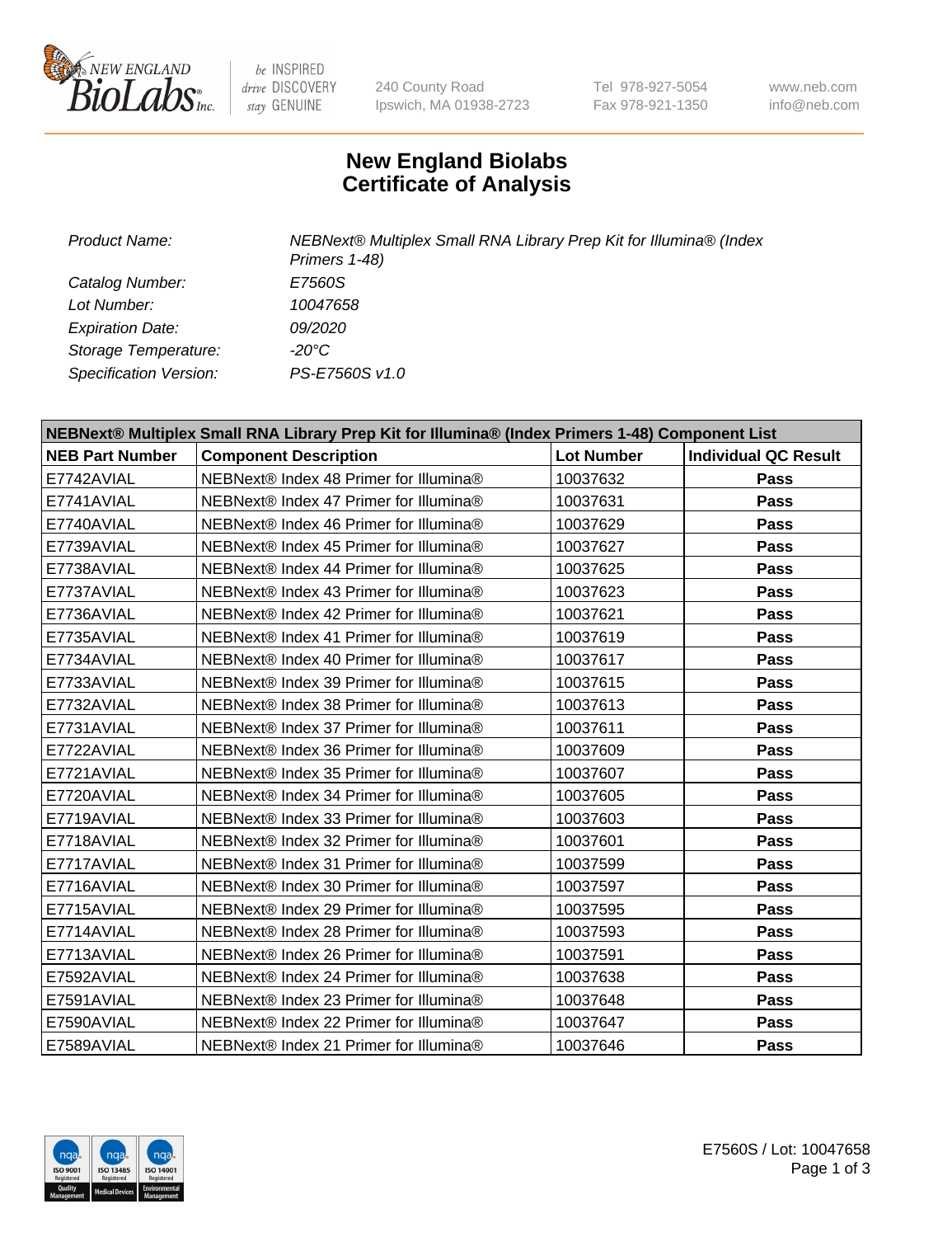

be INSPIRED drive DISCOVERY stay GENUINE

240 County Road Ipswich, MA 01938-2723 Tel 978-927-5054 Fax 978-921-1350 www.neb.com info@neb.com

| NEBNext® Multiplex Small RNA Library Prep Kit for Illumina® (Index Primers 1-48) Component List |                                                            |                   |                             |  |
|-------------------------------------------------------------------------------------------------|------------------------------------------------------------|-------------------|-----------------------------|--|
| <b>NEB Part Number</b>                                                                          | <b>Component Description</b>                               | <b>Lot Number</b> | <b>Individual QC Result</b> |  |
| E7588AVIAL                                                                                      | NEBNext® Index 20 Primer for Illumina®                     | 10037645          | Pass                        |  |
| E7587AVIAL                                                                                      | NEBNext® Index 19 Primer for Illumina®                     | 10037644          | Pass                        |  |
| E7586AVIAL                                                                                      | NEBNext® Index 18 Primer for Illumina®                     | 10037650          | Pass                        |  |
| E7585AVIAL                                                                                      | NEBNext® Index 17 Primer for Illumina®                     | 10037636          | Pass                        |  |
| E7584AVIAL                                                                                      | NEBNext® Index 16 Primer for Illumina®                     | 10037634          | Pass                        |  |
| E7583AVIAL                                                                                      | NEBNext® Index 15 Primer for Illumina®                     | 10037643          | Pass                        |  |
| E7582AVIAL                                                                                      | NEBNext® Index 14 Primer for Illumina®                     | 10037642          | Pass                        |  |
| E7581AVIAL                                                                                      | NEBNext® Index 13 Primer for Illumina®                     | 10037640          | Pass                        |  |
| E7562AVIAL                                                                                      | NEBNext® Index 27 Primer for Illumina®                     | 10037569          | Pass                        |  |
| E7561AVIAL                                                                                      | NEBNext® Index 25 Primer for Illumina®                     | 10037568          | Pass                        |  |
| E7355AAVIAL                                                                                     | ProtoScript® II Reverse Transcriptase                      | 10037589          | Pass                        |  |
| E7334AAVIAL                                                                                     | NEBNext® First Strand Synthesis Reaction Buffer   10037587 |                   | Pass                        |  |
| E7333AAVIAL                                                                                     | NEBNext® SR RT Primer for Illumina®                        | 10037585          | Pass                        |  |
| E7332AAVIAL                                                                                     | NEBNext® 3' SR Adaptor for Illumina®                       | 10037583          | Pass                        |  |
| E7328AVIAL                                                                                      | NEBNext® 5' SR Adaptor for Illumina®                       | 10037581          | Pass                        |  |
| E7327AAVIAL                                                                                     | <b>Nuclease Free Water</b>                                 | 10037580          | Pass                        |  |
| E7326AAVIAL                                                                                     | <b>TE Buffer</b>                                           | 10037579          | Pass                        |  |
| E7325AAVIAL                                                                                     | Linear Acrylamide                                          | 10037578          | Pass                        |  |
| E7324AAVIAL                                                                                     | <b>DNA Gel Elution Buffer</b>                              | 10037577          | Pass                        |  |
| E7323AAVIAL                                                                                     | Quick-Load® pBR322 DNA-Mspl Digest                         | 10037651          | Pass                        |  |
| E7322AVIAL                                                                                      | NEBNext® Index 12 Primer for Illumina®                     | 10037566          | Pass                        |  |
| E7321AVIAL                                                                                      | NEBNext® Index 11 Primer for Illumina®                     | 10037565          | Pass                        |  |
| E7320AVIAL                                                                                      | NEBNext® Index 10 Primer for Illumina®                     | 10037564          | Pass                        |  |
| E7319AVIAL                                                                                      | NEBNext® Index 9 Primer for Illumina®                      | 10037563          | Pass                        |  |
| E7318AVIAL                                                                                      | NEBNext® Index 8 Primer for Illumina®                      | 10037562          | Pass                        |  |
| E7317AVIAL                                                                                      | NEBNext® Index 7 Primer for Illumina®                      | 10037561          | Pass                        |  |
| E7316AVIAL                                                                                      | NEBNext® Index 6 Primer for Illumina®                      | 10037567          | Pass                        |  |
| E7315AVIAL                                                                                      | NEBNext® Index 5 Primer for Illumina®                      | 10037560          | Pass                        |  |
| E7314AVIAL                                                                                      | NEBNext® Index 4 Primer for Illumina®                      | 10037559          | <b>Pass</b>                 |  |
| E7313AVIAL                                                                                      | NEBNext® Index 3 Primer for Illumina®                      | 10037558          | Pass                        |  |
| E7312AVIAL                                                                                      | NEBNext® Index 2 Primer for Illumina®                      | 10037557          | <b>Pass</b>                 |  |
| E7311AVIAL                                                                                      | NEBNext® Index 1 Primer for Illumina®                      | 10037556          | Pass                        |  |
| E7310AAVIAL                                                                                     | NEBNext® SR Primer for Illumina®                           | 10037576          | Pass                        |  |
| E7309AAVIAL                                                                                     | LongAmp® Taq 2X Master Mix                                 | 10037575          | Pass                        |  |
| E7308AAVIAL                                                                                     | Murine RNase Inhibitor                                     | 10037574          | Pass                        |  |
| E7305AAVIAL                                                                                     | NEBNext® 5' Ligation Enzyme Mix                            | 10037572          | Pass                        |  |